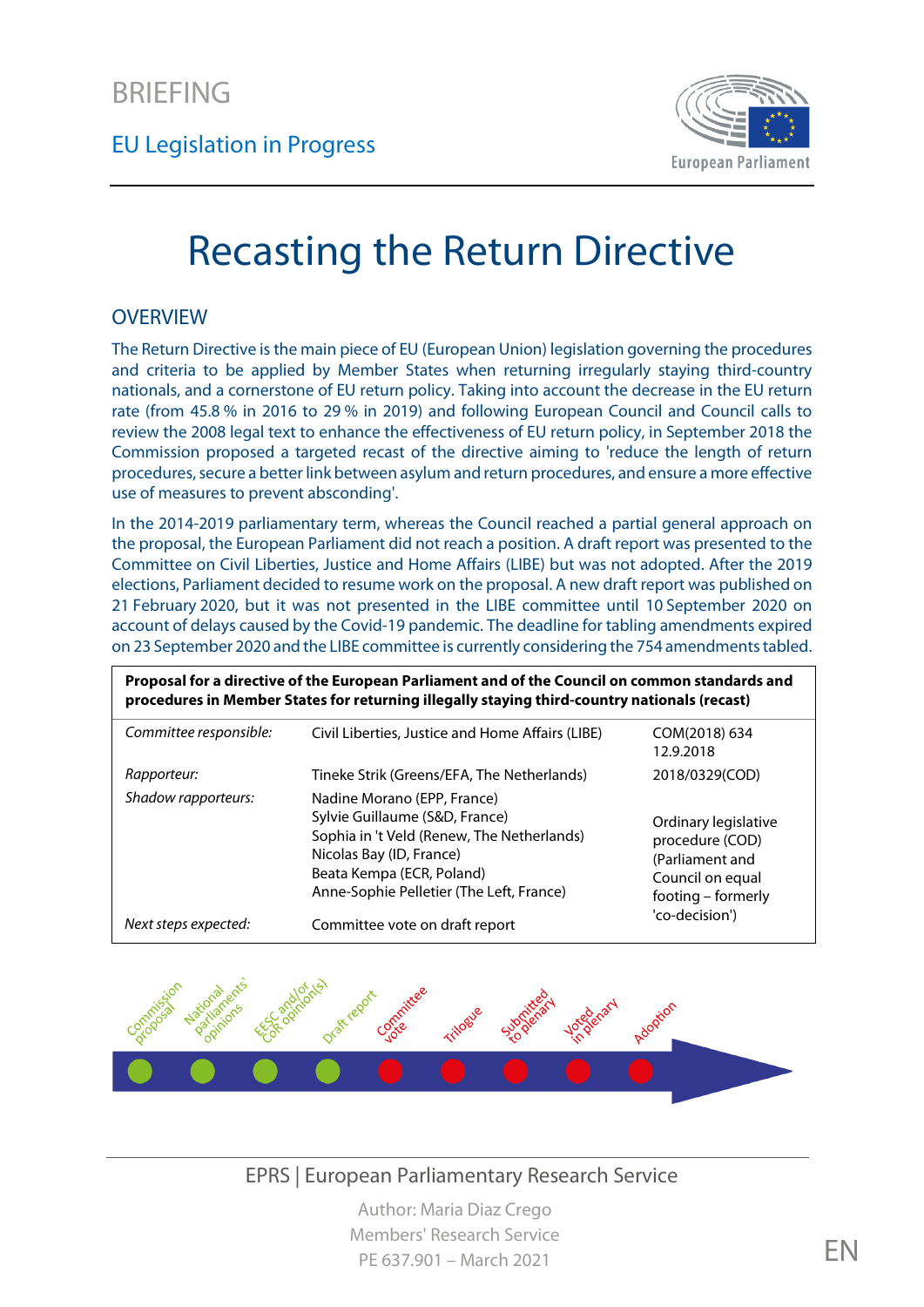#### Introduction

Ensuring that returns of irregularly staying third-country nationals take place effectively and stepping up the EU's return rate has been a political priority in recent years, especially since th[e 2015](https://ec.europa.eu/home-affairs/sites/homeaffairs/files/what-we-do/policies/european-agenda-migration/background-information/docs/communication_on_the_european_agenda_on_migration_en.pdf) peak in arrivals of asylum-seekers and irregular migrants. However, none of the proposals put forward by the Commission in the area of return in the last decade seem to have had a clear impact on the EU's [return rate,](https://ec.europa.eu/info/strategy/priorities-2019-2024/promoting-our-european-way-life/statistics-migration-europe_en) which decreased from 45.8 % in 2016 to 31.9 % in 2018 and 28.9 % in 2019. Aiming to improve those figures, in 2018 the Commission presented a [proposal](https://eur-lex.europa.eu/legal-content/EN/TXT/?uri=CELEX:52018PC0634) for a targeted revision of the [EU Return Directive.](https://eur-lex.europa.eu/legal-content/EN/TXT/?uri=CELEX:32008L0115) Two years later, the Commission's new pact on migration and [asylum](https://ec.europa.eu/info/publications/migration-and-asylum-package-new-pact-migration-and-asylum-documents-adopted-23-september-2020_en) (2020) and its recent [communication](https://ec.europa.eu/home-affairs/sites/homeaffairs/files/pdf/10022021_communication_on_enhancing_cooperation_on_return_and_readmission_com-2021-56_en.pdf) on return and readmission (2021) stress the importance of a swift adoption of the proposal by co-legislators, while at the same time presenting other initiatives aimed at shaping an effective EU system for returns despite the new layer of complexity added by the travel restrictions imposed owing to the pandemic. In this vein, the Commission is proposing to supplement the adoption of the proposal with enhanced operational support for Member States in the area of return; stronger cooperation among Member States, including through the appointment of a return coordinator; improved cooperation with third countries on return and readmission; further promotion of voluntary return programmes under the forthcoming strategy on voluntary return; and a fairer sharing of responsibilities among Member States through a new [solidarity mechanism](https://eur-lex.europa.eu/legal-content/EN/TXT/?qid=1601291110635&uri=COM%3A2020%3A610%3AFIN) that would include 'return sponsorships'.

#### Existing situation

The European Commission has constantly stressed the importance of EU return policy when it comes to tackling irregular migration and building up a robust and comprehensive migration and asylum policy.<sup>[1](#page-11-0)</sup> EU action on return policy has focused mainly on fostering cooperation among Member States,<sup>[2](#page-11-1)</sup> providing [EU funding for return-related activities,](https://eur-lex.europa.eu/legal-content/EN/TXT/?qid=1539002561017&uri=CELEX:32014R0516) boosting cooperation on [readmission](https://ec.europa.eu/home-affairs/what-we-do/policies/irregular-migration-return-policy/return-readmission_en) with countries of origin and transit, and providing Members States with operational support in the area o[f return and readmission.](https://frontex.europa.eu/we-support/types-of-operations/returns/) According to th[e Commission,](http://www.europarl.europa.eu/RegData/docs_autres_institutions/commission_europeenne/sec/2005/1057/COM_SEC(2005)1057_EN.pdf) the Return Directive is linked to the first goal: harmonising standards and procedures for the adoption of return decisions would help build mutual trust among Member States, facilitate the recognition of return decisions, and increase cooperation. To achieve this goal, the Commission first presented a [proposal](https://eur-lex.europa.eu/legal-content/EN/TXT/?uri=COM:2005:0391:FIN) to adopt the Return Directive currently in force in 2005, following severa[l European Council](https://eur-lex.europa.eu/legal-content/EN/TXT/?uri=CELEX%3A52005XG0303%2801%29) an[d Council](https://www.consilium.europa.eu/register/en/content/out?typ=SET&i=ADV&RESULTSET=1&DOC_TITLE=&CONTENTS=&DOC_ID=14931%2F02&DOS_INTERINST=&DOC_SUBJECT=&DOC_SUBTYPE=&DOC_DATE=&document_date_from_date=&document_date_from_date_submit=&document_date_to_date=&document_date_to_date_submit=&MEET_DATE=&meeting_date_from_date=&meeting_date_from_date_submit=&meeting_date_to_date=&meeting_date_to_date_submit=&DOC_LANCD=EN&ROWSPP=25&NRROWS=500&ORDERBY=DOC_DATE+DESC) calls to establish common minimum rules on return. After som[e politically difficult negotiations,](http://www.wolfpublishers.com/book.php?id=625) the text was [adopted](https://oeil.secure.europarl.europa.eu/oeil/popups/ficheprocedure.do?lang=en&reference=2005/0167(COD)) by Parliament and Council in 2008, under the former co-decision procedure.

The **scope of application** of the current directive is broad. [3](#page-11-2) It applies to any third-country national staying irregularly on the territory of a Member State (excluding Denmark and Ireland) or the four [Schengen-associated states,](https://www.consilium.europa.eu/media/34831/2017_139_d%C3%A9pliant_en_cor_web.pdf) independently of the reasons for irregular stay (Article 2). In the *[Arslan](http://curia.europa.eu/juris/liste.jsf?oqp=&for=&mat=or&jge=&td=%3BALL&jur=C%2CT%2CF&page=1&dates=&pcs=Oor&lg=&parties=arslan&pro=&nat=or&cit=none%252CC%252CCJ%252CR%252C2008E%252C%252C%252C%252C%252C%252C%252C%252C%252C%252Ctrue%252Cfalse%252Cfalse&language=en&avg=&cid=12996144)* case, the Court of Justice of the European Union (ECJ) clarified that the directive did not apply to asylum-seekers until a decision on their application for international protection had been taken. Member States are free to decide whether they apply the directive to third-country nationals in two situations: a) when they are at an external border, or have been apprehended 'in connection' with the irregular crossing of an external border (interceptions at the very time of the irregular crossing of an internal border or near the border are not included in this provision, even if the Member State has temporarily reintroduced internal border controls, as the ECJ clarified in *[Abdelaziz Arib](http://curia.europa.eu/juris/liste.jsf?oqp=&for=&mat=or&jge=&td=%3BALL&jur=C%2CT%2CF&num=C-444%252F17&page=1&dates=&pcs=Oor&lg=&pro=&nat=or&cit=none%252CC%252CCJ%252CR%252C2008E%252C%252C%252C%252C%252C%252C%252C%252C%252C%252Ctrue%252Cfalse%252Cfalse&language=en&avg=&cid=5303758)*); and b) when they are subject to an extradition procedure or to a criminal sanction other than those related to irregular entry or stay (as pointed out by the ECJ in *[Achughbabian](http://curia.europa.eu/juris/liste.jsf?oqp=&for=&mat=or&jge=&td=%3BALL&jur=C%2CT%2CF&page=1&dates=&pcs=Oor&lg=&parties=achughbabian&pro=&nat=or&cit=none%252CC%252CCJ%252CR%252C2008E%252C%252C%252C%252C%252C%252C%252C%252C%252C%252Ctrue%252Cfalse%252Cfalse&language=en&avg=&cid=10703387)*).

The key principle behind the relevant provisions of the directive is set out in Article 6(1): although some exceptions are permitted (Article 6(2-5)), Member States are obliged to issue a return decision to any third-country national staying irregularly on their territory and provide for the enforcement of those decisions when needed [\(C-38/14,](http://curia.europa.eu/juris/liste.jsf?oqp=&for=&mat=or&lgrec=en&jge=&td=%3BALL&jur=C%2CT%2CF&page=1&dates=&pcs=Oor&lg=&parties=zaizoune&pro=&nat=or&cit=none%252CC%252CCJ%252CR%252C2008E%252C%252C%252C%252C%252C%252C%252C%252C%252C%252Ctrue%252Cfalse%252Cfalse&language=en&avg=&cid=10709246) [C-568/19\)](http://curia.europa.eu/juris/document/document.jsf?text=&docid=232157&pageIndex=0&doclang=EN&mode=lst&dir=&occ=first&part=1&cid=16773840). The directive also prioritises **voluntary return** over forced return, as it obliges Member States to grant returnees a period for voluntary departure ranging from 7 to 30 days (Article 7). If necessary, Member States shall extend that period to take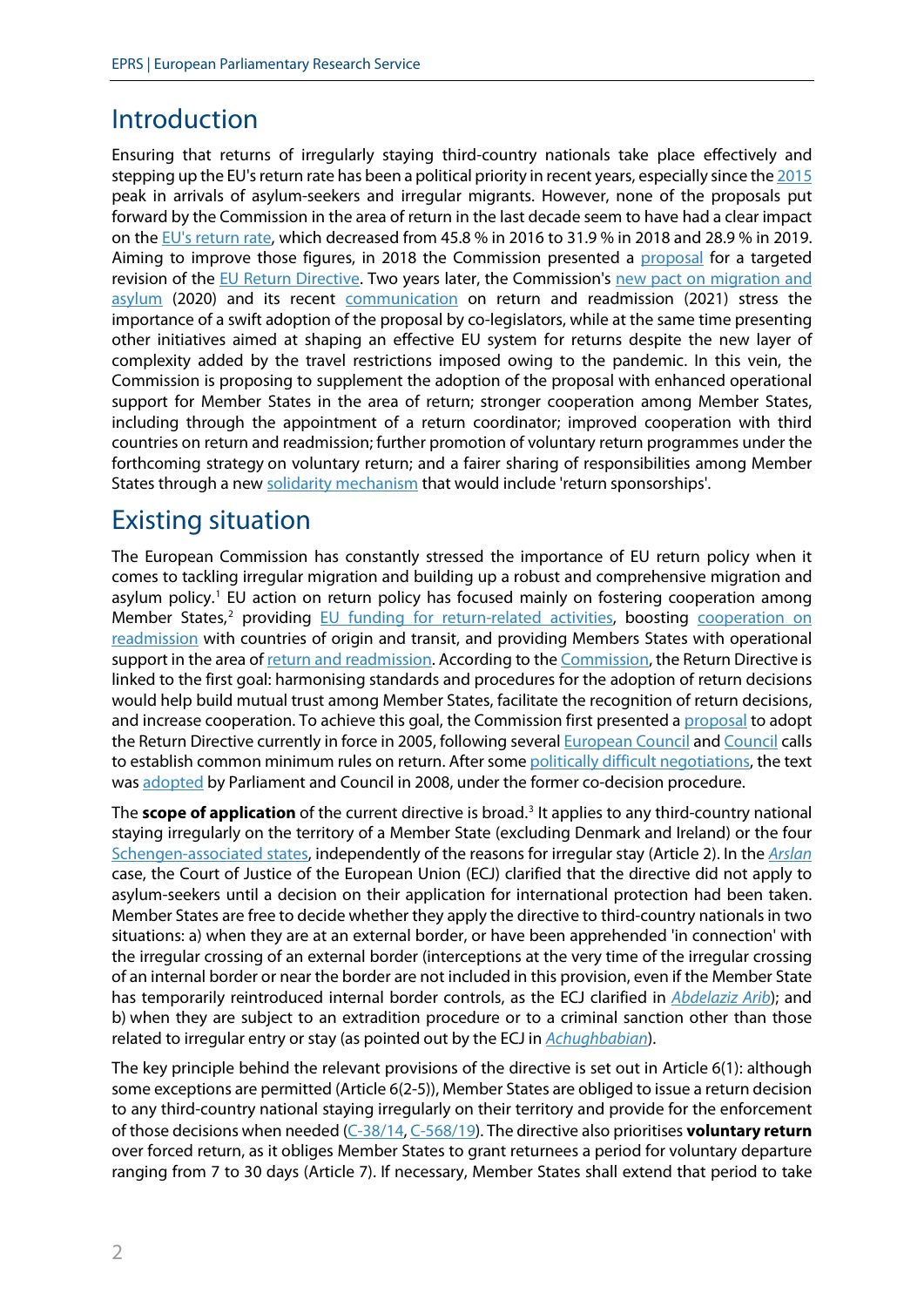account of the specific circumstances of the case, such asthe existence of children attending school or other family or social ties. On the contrary, according to Article 7(4), there is no obligation to grant a period of voluntary departure, or it can be shortened, when: there is a risk of an individual absconding  $(C-146/14$  PPU); when an application for legal stay has been dismissed as manifestly unfounded or fraudulent; or when an individual poses a risk to public policy, public security or national security, as defined by the ECJ [\(C-554/13;](http://curia.europa.eu/juris/liste.jsf?oqp=&for=&mat=or&jge=&td=%3BALL&jur=C%2CT%2CF&page=1&dates=&pcs=Oor&lg=&parties=zh%2Band%2Bo&pro=&nat=or&cit=none%252CC%252CCJ%252CR%252C2008E%252C%252C%252C%252C%252C%252C%252C%252C%252C%252Ctrue%252Cfalse%252Cfalse&language=en&avg=&cid=10921241) [C-240/17\)](http://curia.europa.eu/juris/fiche.jsf?id=C%3B240%3B17%3BRP%3B1%3BP%3B1%3BC2017%2F0240%2FJ&oqp=&for=&mat=or&lgrec=en&jge=&td=%3BALL&jur=C%2CT%2CF&dates=&pcs=Oor&lg=&pro=&nat=or&cit=L%252CC%252CCJ%252CR%252C2008E%252C%252C2008%252C115%252C%252C%252C%252C%252C%252C%252Ctrue%252Cfalse%252Cfalse&language=en&avg=&cid=13062854).

If these exceptions are applied and no period of voluntary departure is granted, or if a period was granted but the person concerned did not comply with the return decision, the Member States shall take all necessary measures to remove the person, including the possible use of coercive measures, provided that they are proportionate and respect fundamental rights (Article 8). However, the ECJ has highlighted in several decisions that the coercive measures adopted by Member States must lead to the return of the person concerned (e.g. *[Achughbabian](http://curia.europa.eu/juris/liste.jsf?oqp=&for=&mat=or&jge=&td=%3BALL&jur=C%2CT%2CF&page=1&dates=&pcs=Oor&lg=&parties=achughbabian&pro=&nat=or&cit=none%252CC%252CCJ%252CR%252C2008E%252C%252C%252C%252C%252C%252C%252C%252C%252C%252Ctrue%252Cfalse%252Cfalse&language=en&avg=&cid=10703387)*). Therefore, **coercive measures** aiming to deter irregular migration, but postponing the adoption or enforcement of a return decision (e.g. the imposition of a criminal sanction for staying irregularly in a Member State when the sanction includes a term of imprisonment) may contradict the directive.<sup>[4](#page-11-3)</sup>

The directive also obliges Member States to issue **entry bans** on individuals, i.e. decisions prohibiting entry to and stay on the territory of all the Member States for a certain period of time (Article 11), when adopting return decisions. As a general rule, an entry ban with a maximum length of five years running from the day in which the person concerned has effectively left the territory of Member States [\(C-225/16\)](http://curia.europa.eu/juris/liste.jsf?oqp=&for=&mat=or&jge=&td=%3BALL&jur=C%2CT%2CF&page=1&dates=&pcs=Oor&lg=&parties=Ouhrami&pro=&nat=or&cit=none%252CC%252CCJ%252CR%252C2008E%252C%252C%252C%252C%252C%252C%252C%252C%252C%252Ctrue%252Cfalse%252Cfalse&language=en&avg=&cid=13057050), shall be issued when no voluntary departure period is granted or when the returnee has not voluntarily complied with the obligation to return. In other situations, Member States may impose an entry ban but are not obliged to do so. Nevertheless, the provision regulating entry bans in the directive is particularly complex as it allows for various specific exceptions concerning the length of the entry ban and the situations in which it can be imposed, withdrawn or suspended. [5](#page-11-4) As the provision grants Member States a wide margin of discretion, national authorities have [opted](https://www.europarl.europa.eu/RegData/etudes/STUD/2020/642840/EPRS_STU(2020)642840_EN.pdf) for very different systems. However, in *[Filev and Osmani](http://curia.europa.eu/juris/document/document.jsf?text=&docid=141782&pageIndex=0&doclang=EN&mode=lst&dir=&occ=first&part=1&cid=10709246)*, the ECJ restrained their discretion, pointing out that entry bans cannot be unlimited and their length must be determined with due regard to all relevant circumstances of the individual case.

The directive does not expressly deal with a common situation in return procedures: **removal may become impossible** even if national authorities take all necessary measures to enforce a return decision, for example owing to the unwillingness of third countries or of the returnees themselves to cooperate in the procedure. Articles 9 and 14 of the directive provide for the possible postponement of removal and impose some safeguards to be respected while return is pending, including that those affected by the postponement have their family unity preserved, have access to emergency health care and basic education if they are minors and, in certain cases, are provided for their basic needs if they lack the means to make such provision for themselves (*[Abdida](http://curia.europa.eu/juris/liste.jsf?oqp=&for=&mat=or&jge=&td=%3BALL&jur=C%2CT%2CF&page=1&dates=&pcs=Oor&lg=&parties=abdida&pro=&nat=or&cit=none%252CC%252CCJ%252CR%252C2008E%252C%252C%252C%252C%252C%252C%252C%252C%252C%252Ctrue%252Cfalse%252Cfalse&language=en&avg=&cid=10928415)* and *[LM](http://curia.europa.eu/juris/document/document.jsf?text=&docid=231821&pageIndex=0&doclang=EN&mode=lst&dir=&occ=first&part=1&cid=16773840)*). From a different perspective, Article 6(4) allows Member States to grant authorisation to stay to any third-country national irregularly staying on their territory for compassionate, humanitarian or other reasons. However, the directive neither obliges Member States to nor forbidsthem from regularising those third-country nationals whose return decisions cannot be enforced [\(C-146/14 PPU\)](http://curia.europa.eu/juris/liste.jsf?oqp=&for=&mat=or&lgrec=en&jge=&td=%3BALL&jur=C%2CT%2CF&page=1&dates=&pcs=Oor&lg=&parties=mahdi&pro=&nat=or&cit=none%252CC%252CCJ%252CR%252C2008E%252C%252C%252C%252C%252C%252C%252C%252C%252C%252Ctrue%252Cfalse%252Cfalse&language=en&avg=&cid=10918417), leaving Member States a margin of discretion to adopt such decisions, or opt for the indefinite postponement of removals, a decision with severe consequences for the individuals concerned.<sup>[6](#page-11-5)</sup>

Procedural and substantive safeguards play a primary role in the directive. From the outset, the directive makes clear that Member States' implementation measures must respect **fundamental rights** and international law (Article 1). Article 5 refers explicitly to the **principle of**  *non-refoulement*, the principle of the best interest of the child, family life, and the state of health of returnees, thus precluding the adoption of any decision infringing those rights [\(C-562/13;](http://curia.europa.eu/juris/liste.jsf?oqp=&for=&mat=or&jge=&td=%3BALL&jur=C%2CT%2CF&page=1&dates=&pcs=Oor&lg=&parties=abdida&pro=&nat=or&cit=none%252CC%252CCJ%252CR%252C2008E%252C%252C%252C%252C%252C%252C%252C%252C%252C%252Ctrue%252Cfalse%252Cfalse&language=en&avg=&cid=10928415) [C-82/16\)](http://curia.europa.eu/juris/liste.jsf?oqp=&for=&mat=or&jge=&td=%3BALL&jur=C%2CT%2CF&num=C-82%252F16&page=1&dates=&pcs=Oor&lg=&pro=&nat=or&cit=none%252CC%252CCJ%252CR%252C2008E%252C%252C%252C%252C%252C%252C%252C%252C%252C%252Ctrue%252Cfalse%252Cfalse&language=en&avg=&cid=13026415). In relation to **children's rights**, the directive governs the return and removal of unaccompanied minors separately, imposing an obligation on Member States to provide them with 'assistance by appropriate bodies' and to verify that the child is returned to a family member, a nominated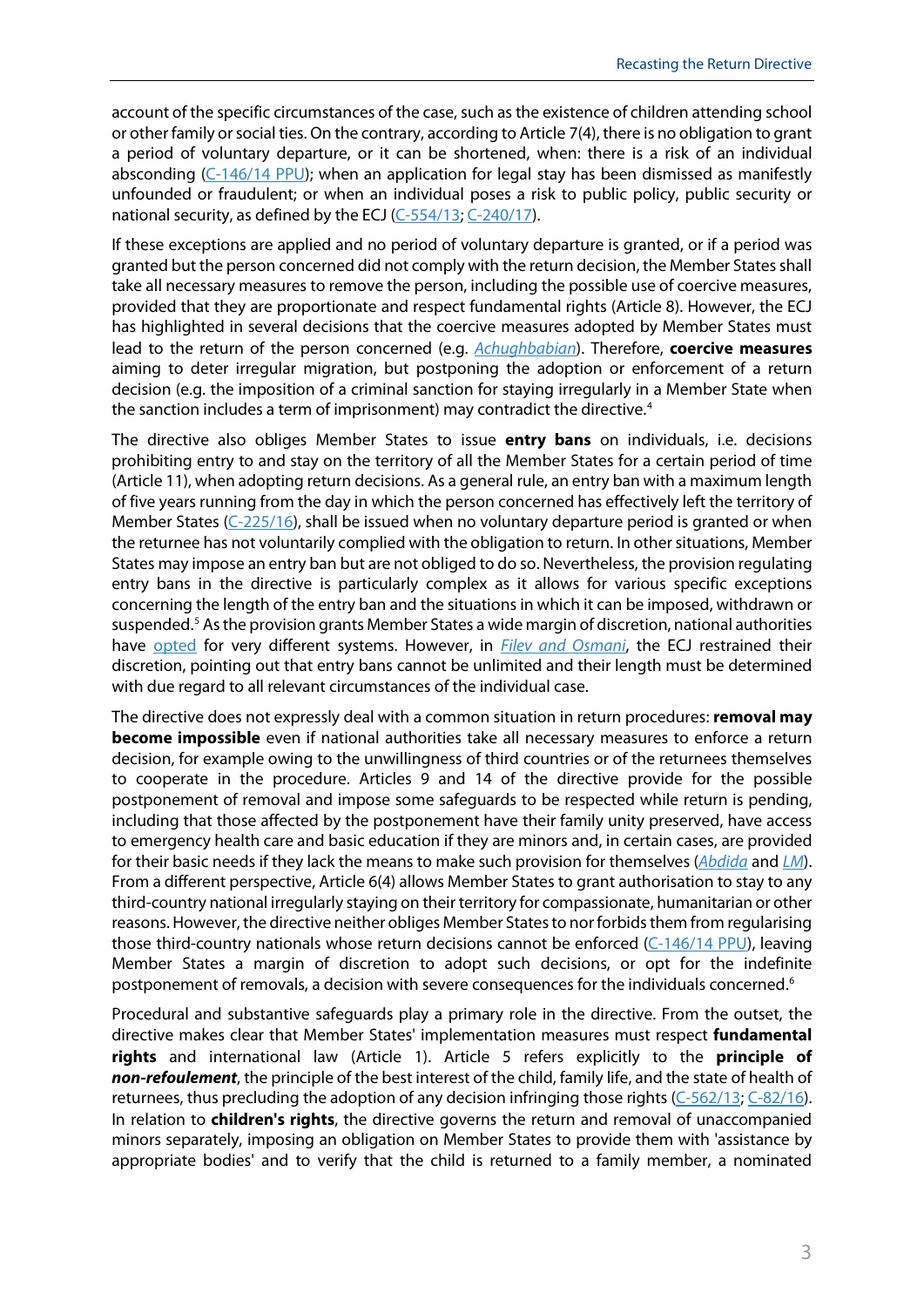guardian or adequate reception facilities (Article 10). The directive allows Member States to detain unaccompanied minors and families, while imposing some specific constraints (Article 17).

Apart from minors and families, the directive also provides for the possible **detention** of third-country nationals for return purposes when there is a risk of absconding or when the person concerned hampers the preparation of the return or the removal process, and only if no other sufficient but less coercive measure can be applied (Article 15(1)). The directive is based on the principle that detention shall be a measure of last resort, applicable only when necessary, for the shortest possible period and for as long as removal arrangements are in progress and executed with due diligence. Detention cannot therefore be justified if there is no reasonable prospect of removal, as the ECJ emphasised in *[Kadzoev](http://curia.europa.eu/juris/liste.jsf?oqp=&for=&mat=or&jge=&td=%3BALL&jur=C%2CT%2CF&page=1&dates=&pcs=Oor&lg=&parties=kadzoev&pro=&nat=or&cit=none%252CC%252CCJ%252CR%252C2008E%252C%252C%252C%252C%252C%252C%252C%252C%252C%252Ctrue%252Cfalse%252Cfalse&language=en&avg=&cid=13015929)* and *[FMS](http://curia.europa.eu/juris/document/document.jsf?text=&docid=226495&pageIndex=0&doclang=EN&mode=lst&dir=&occ=first&part=1&cid=16773840)*.

However, the directive allows Member States a margin of discretion to decide on less stringent measures, as well as on the maximum detention period allowed in return procedures. In relation to the latter, the directive imposes an obligation to establish a **maximum detention period** that cannot exceed six months,<sup>[7](#page-11-6)</sup> except if the removal operation lasts longer owing to a returnee's lack of cooperation, or to delays in obtaining the documents required. In these cases, detention can be extended for a further period of 12 months [\(C-146/14](http://curia.europa.eu/juris/liste.jsf?oqp=&for=&mat=or&jge=&td=%3BALL&jur=C%2CT%2CF&page=1&dates=&pcs=Oor&lg=&parties=mahdi&pro=&nat=or&cit=none%252CC%252CCJ%252CR%252C2008E%252C%252C%252C%252C%252C%252C%252C%252C%252C%252Ctrue%252Cfalse%252Cfalse&language=en&avg=&cid=13019678) PPU). Taking the wide margin afforded to Member States into account, the maximum detention period [differs](https://www.europarl.europa.eu/RegData/etudes/STUD/2020/642840/EPRS_STU(2020)642840_EN.pdf) notably, from the 60 days currently permitted under Spanish law, to the 18 months permitted under German, Belgian or Greek law, for example. Some procedural guarantees to be respected when ordering detention, including judicial review of the lawfulness of the detention, as well as material conditions of detention, are also governed by Articles 15 and 16 of the directive.

Finally, the directive also imposes some **procedural obligations** on Member States in relation to the adoption of return decisions. Member States must issue return decisions in writing and must give the reasons justifying the decision and information concerning possible remedies (Article 12(1)). Translation must be available upon request (Article 12(2)). Although no reference is made in the directive to any other guarantee to be respected within the return procedure, the ECJ has affirmed that the right to be heard and to be assisted by a legal adviser must be respected, as these derive from the rights of the defence (*[Boudjlida](http://curia.europa.eu/juris/liste.jsf?oqp=&for=&mat=or&jge=&td=%3BALL&jur=C%2CT%2CF&page=1&dates=&pcs=Oor&lg=&parties=Boudjlida&pro=&nat=or&cit=none%252CC%252CCJ%252CR%252C2008E%252C%252C%252C%252C%252C%252C%252C%252C%252C%252Ctrue%252Cfalse%252Cfalse&language=en&avg=&cid=10913538)* and *[Mukarubega](http://curia.europa.eu/juris/liste.jsf?oqp=&for=&mat=or&jge=&td=%3BALL&jur=C%2CT%2CF&page=1&dates=&pcs=Oor&lg=&parties=mukarubega&pro=&nat=or&cit=none%252CC%252CCJ%252CR%252C2008E%252C%252C%252C%252C%252C%252C%252C%252C%252C%252Ctrue%252Cfalse%252Cfalse&language=en&avg=&cid=10912703)*).

In addition, Articles 13(1) and (2) of the directive provide that returnees must be afforded an **effective remedy** to appeal return decisions before either a judicial authority or another independent body competent to review the decision and suspend its enforcement. Judicial review and automatic suspension of the enforcement of the return decision is not explicitly required by the current directive. However, the ECJ clarified in *[Abdida](http://curia.europa.eu/juris/liste.jsf?oqp=&for=&mat=or&jge=&td=%3BALL&jur=C%2CT%2CF&page=1&dates=&pcs=Oor&lg=&parties=abdida&pro=&nat=or&cit=none%252CC%252CCJ%252CR%252C2008E%252C%252C%252C%252C%252C%252C%252C%252C%252C%252Ctrue%252Cfalse%252Cfalse&language=en&avg=&cid=10928415)*, *[Gnandi](http://curia.europa.eu/juris/liste.jsf?oqp=&for=&mat=or&jge=&td=%3BALL&jur=C%2CT%2CF&page=1&dates=&pcs=Oor&lg=&parties=Gnandi&pro=&nat=or&cit=none%252CC%252CCJ%252CR%252C2008E%252C%252C%252C%252C%252C%252C%252C%252C%252C%252Ctrue%252Cfalse%252Cfalse&language=en&avg=&cid=13029408)*, *[LM](http://curia.europa.eu/juris/document/document.jsf?text=&docid=231821&pageIndex=0&doclang=EN&mode=lst&dir=&occ=first&part=1&cid=16773840)*, *[B](http://curia.europa.eu/juris/document/document.jsf?text=&docid=231822&pageIndex=0&doclang=EN&mode=lst&dir=&occ=first&part=1&cid=16773840)*. and *[FMS](http://curia.europa.eu/juris/document/document.jsf?text=&docid=226495&pageIndex=0&doclang=EN&mode=lst&dir=&occ=first&part=1&cid=16773840)* that a remedy before a judicial authority or an independent authority that can be regarded as a court must be granted and that such a remedy cannot be considered effective if it has no automatic suspensive effects when there are substantial grounds to believe that the person would be subject to death penalty, torture or inhuman or degrading treatments if removed [\(Article](https://eur-lex.europa.eu/legal-content/EN/TXT/?uri=CELEX%3A12016P019) 19.2 of the Charter of Fundamental Rights of the EU (EU Charter)). On the contrary, the ECJ clarified, in *[X](http://curia.europa.eu/juris/document/document.jsf?text=&docid=206119&pageIndex=0&doclang=en&mode=lst&dir=&occ=first&part=1&cid=13053946)* and *X [and](http://curia.europa.eu/juris/document/document.jsf?text=&docid=206115&pageIndex=0&doclang=en&mode=lst&dir=&occ=first&part=1&cid=13062854) Y*, that the directive does not compel Member States to set up a second level of jurisdiction, nor to confer automatic suspensory effect on that case. In the appeal proceedings, returnees must be granted access to legal advice, representation and linguistic assistance (Article 13(3) and (4)). If requested, access must be granted free of charge in accordance with national law [\(C-249/13\)](http://curia.europa.eu/juris/liste.jsf?oqp=&for=&mat=or&jge=&td=%3BALL&jur=C%2CT%2CF&page=1&dates=&pcs=Oor&lg=&parties=Boudjlida&pro=&nat=or&cit=none%252CC%252CCJ%252CR%252C2008E%252C%252C%252C%252C%252C%252C%252C%252C%252C%252Ctrue%252Cfalse%252Cfalse&language=en&avg=&cid=10913538).

From its inception, the Return Directive was widely criticised by academics, non-governmental organisations and third-country leaders for its punitive approach to irregular migration, its shortcomings in the area of fundamental rights, and for the wide margin of discretion afforded to Member States in many fields, making it impossible to guarantee the equal treatment of returnees throughout the EU.<sup>[8](#page-11-7)</sup> In addition, its adoption does not seem to have had a major impact on EU return rates, although multiple factors could explain that lack of effectiveness. As the Commission has [acknowledged,](https://ec.europa.eu/home-affairs/sites/homeaffairs/files/pdf/10022021_communication_on_enhancing_cooperation_on_return_and_readmission_com-2021-56_en.pdf) an efficient return policy relies heavily on the cooperation of returnees and of their countries of origin: contradictory statements relating to nationality; lost papers; returnees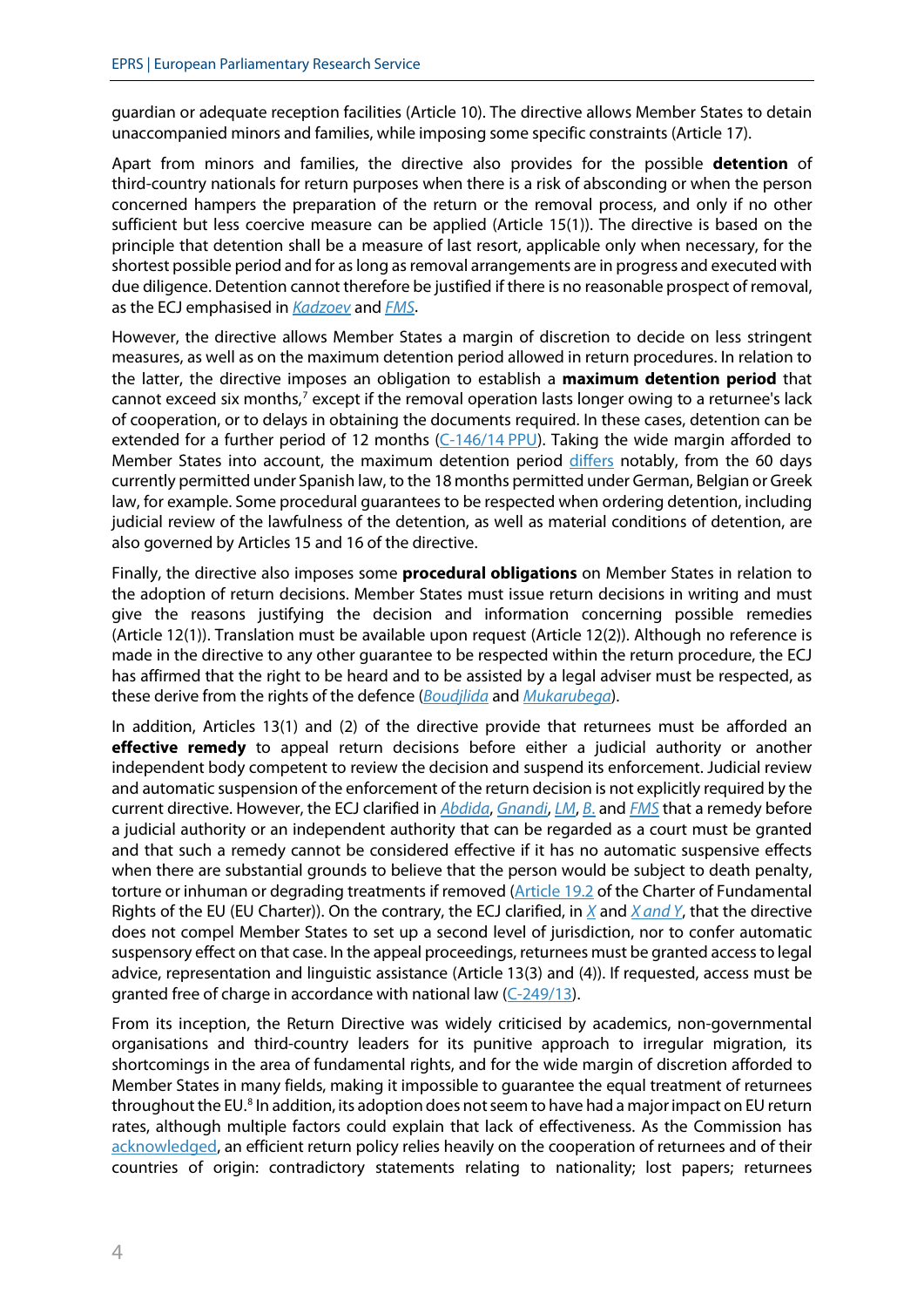absconding; third-country unwillingness to readmit their nationals or to issue travel documents; are all cited by Member States as the main challenges they face when dealing with removal.<sup>[9](#page-11-8)</sup>

From a broader perspective, some authors take the argument further: conceptualising irregular migration as a 'product' of legal migration and citizenship policies, they suggest that the lack of legal channels for migration, together with demand for labour in certain economic sectors, fuelsirregular migration, and that stronger policies aiming to control it through visa requirements and border control measures ultimately spawn a huge industry of smuggling and trafficking. [10](#page-11-9) According to this logic, return policies attempt to solve a problem that states have created themselves, and that might be better confronted by enlarging the possibilities for legal migration or/and increasing the flexibility of visa requirements.

## Parliament's starting position

In a series of resolutions, Parliament has agreed on the need to improve the [effectiveness](https://www.europarl.europa.eu/doceo/document/TA-9-2020-0362_EN.html) of the EU's return policy, highlighting that it should be linked not only to the EU's return rate, but also to the sustainability of returns and respect for fundamental rights. It has also underlined the need to [strengthen](http://www.europarl.europa.eu/sides/getDoc.do?pubRef=-//EP//TEXT+TA+P8-TA-2016-0337+0+DOC+XML+V0//EN) EU reintegration programmes: voluntary return should be prioritised over forced return; an[d migrant children](http://www.europarl.europa.eu/sides/getDoc.do?pubRef=-//EP//TEXT+TA+P8-TA-2018-0118+0+DOC+XML+V0//EN&language=EN) should be returned only when it is in their best interests, in a safe, assisted and voluntary manner, and offering long-term support for reintegration. In addition, Parliament has [stressed](https://www.europarl.europa.eu/doceo/document/TA-9-2020-0328_EN.html#ref_1_18) that detention of children in the context of migration is never in their best interest and should be replaced by community-based alternatives to detention.

## Preparation of the proposal

Member States had to comply with the Return Directive by 24 December 2010, except for the provision on legal assistance (Article 13(4)), which had to be implemented by 24 December 2011. The Commission submitted a first implementation report on 28 March 2014, accompanied by a [communication](https://eur-lex.europa.eu/legal-content/EN/TXT/?qid=1553177963695&uri=CELEX:52014DC0199) on EU return policy, describing the state of play and possible future developments. The Commission highlighted that the directive had influenced national law and practices positively in relation to voluntary return, return monitoring, implementation of alternatives to detention, and criminalisation of irregular stay. It also acknowledged that EU return rates had remained substantially unchanged and that improvements were needed to ensure respect for fundamental rights of returnees in some areas.

The Commission communication was followed by the adoption, in 2015, of an [EU action plan on](https://eur-lex.europa.eu/legal-content/EN/TXT/?qid=1553177963695&uri=CELEX:52015DC0453)  [return](https://eur-lex.europa.eu/legal-content/EN/TXT/?qid=1553177963695&uri=CELEX:52015DC0453) and a common [return handbook,](https://ec.europa.eu/home-affairs/sites/homeaffairs/files/what-we-do/policies/european-agenda-migration/proposal-implementation-package/docs/commission_recommendation_establishing_a_return_handbook_for_member_states_competent_authorities_to_deal_with_return_related_tasks_en.pdf) providing Member States with guidelines on correct implementation of the Return Directive and carrying out returns in an effective and humane manner. Two years later came [a renewed action plan on return,](https://eur-lex.europa.eu/legal-content/EN/TXT/?qid=1553177963695&uri=CELEX:52017DC0200) a Commissio[n recommendation](https://ec.europa.eu/home-affairs/sites/homeaffairs/files/what-we-do/policies/european-agenda-migration/20170302_commission_recommendation_on_making_returns_more_effective_en.pdf) and an updated [return handbook,](https://eur-lex.europa.eu/legal-content/EN/TXT/?uri=CELEX%3A32017H2338) focusing more clearly on consistent transposition of the directive in all Member States. In addition, the Commission affirmed that it stood ready to propose a revision of the directive, although it acknowledged the need for better implementation.

In its [28 June 2018 conclusions,](https://data.consilium.europa.eu/doc/document/ST-9-2018-INIT/en/pdf) the European Council welcomed the Commission's intention to propose legislative changes aiming to achieve a more effective and coherent European return policy. Two and a half months later, the Commission President, Jean-Claude Juncker, announced the presentation of the proposal to recast the Return Directive in his 2018 state of the Union letter [of intent.](https://ec.europa.eu/info/priorities/state-union-speeches/state-union-2018_en) The proposal was not accompanied by an impact assessment, as the Commission did not deem it necessary on account of the urgency of the legislative changes needed and the prior evaluations carried out within the [Schengen evaluation and monitoring mechanism,](https://ec.europa.eu/home-affairs/what-we-do/policies/borders-and-visas/schengen/schengen-evaluation_en) the Return [Expert Group](https://ec.europa.eu/home-affairs/what-we-do/networks/european_migration_network/expert-groups_en/return-expert-group_en) of the European Migration Network, and the Commission's [Contact Group on Return.](http://ec.europa.eu/transparency/regexpert/index.cfm?do=groupDetail.groupDetail&groupID=2232)

# The changes the proposal would bring

Aiming to boost the effectiveness of EU return policy, the Commission proposes to amend several provisions of the directive relating mainly to voluntary departure (Article 9), entry bans (Article 13),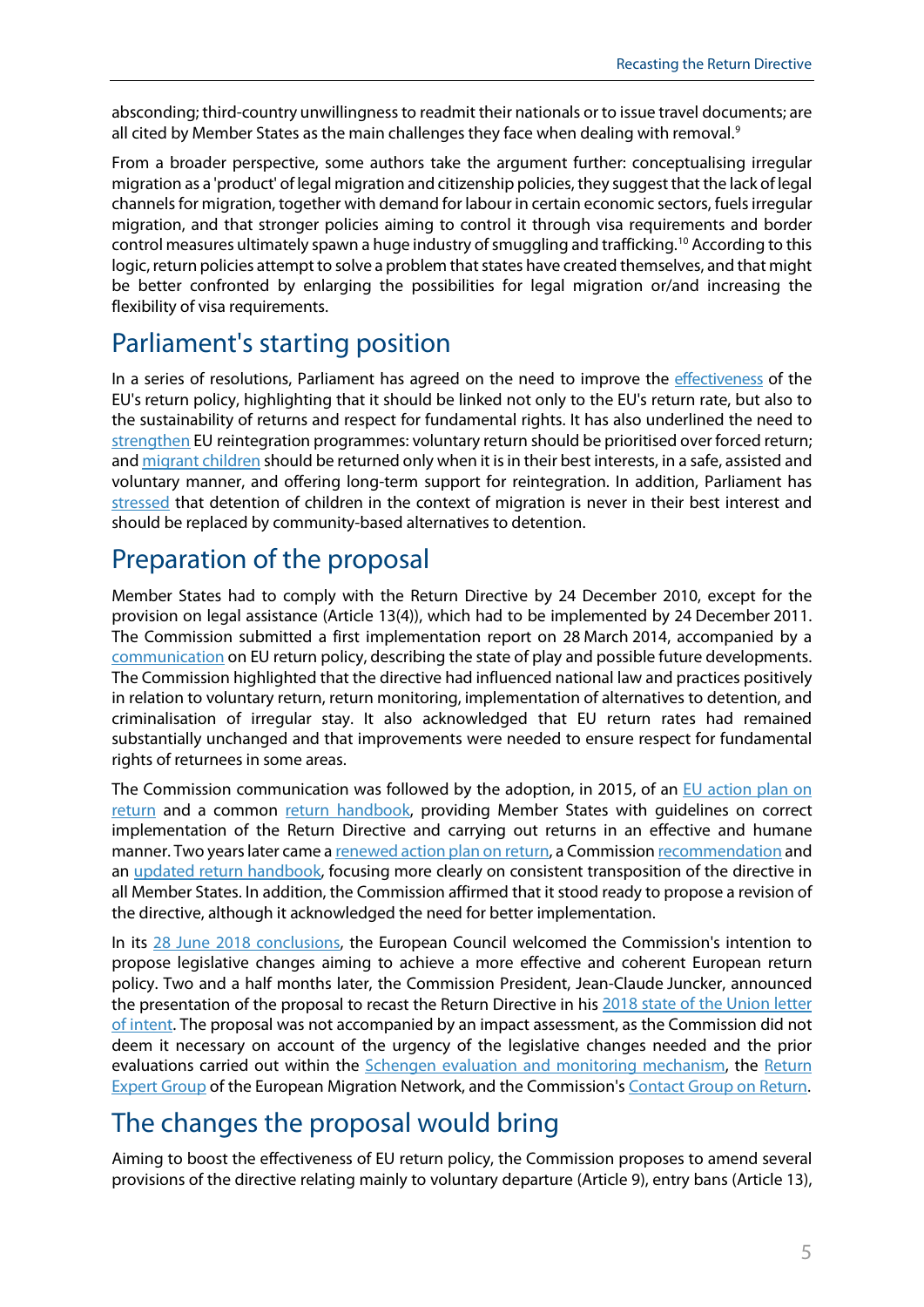remedies (Article 16) and detention of returnees (Article 18). It also proposes to introduce new provisions defining the risk of absconding (Article 6), imposing an obligation to cooperate on returnees (Article 7), imposing an obligation to create a return management system on Member States (Article 14) and creating a border procedure (Article 22). Some of these proposals have been substantially modified through the amended proposal to adopt an **Asylum Procedure Regulation**, [discussed](https://oeil.secure.europarl.europa.eu/oeil/popups/ficheprocedure.do?reference=2016/0224%28COD%29&l=en) in parallel and modified as part of the Commission'[s new pact on asylum and migration.](https://ec.europa.eu/info/publications/migration-and-asylum-package-new-pact-migration-and-asylum-documents-adopted-23-september-2020_en)

The proposal to recast the Return Directive would bring a major change on the **detention** of returnees (Article 18). Regarding the circumstances under which a returnee might be detained, the proposal would impose an obligation on Member States to lay down all possible grounds for detention in national law, a guarantee not included in the current legal text but required by the ECJ in the *Al [Chodor](http://curia.europa.eu/juris/liste.jsf?oqp=&for=&mat=or&jge=&td=%3BALL&jur=C%2CT%2CF&page=1&dates=&pcs=Oor&lg=&parties=al%2Bchodor&pro=&nat=or&cit=none%252CC%252CCJ%252CR%252C2008E%252C%252C%252C%252C%252C%252C%252C%252C%252C%252Ctrue%252Cfalse%252Cfalse&language=en&avg=&cid=13013913)* case. In addition, the proposal would increase the grounds for detaining a person subject to a return procedure, as it would establish a non-exhaustive list of grounds for detention – by deleting the word 'only' in the proposed article 18 – and would introduce new possible grounds for detention unrelated to the return procedure and linked to security concerns, namely when the returnee poses a risk to public policy, public security or national security. The proposal would also oblige some Member States to prolong the detention period established in national law, as it requires a maximum detention period of three to six months, whereas the text currently in force allows Member States to set a maximum detention period of less than three months.

According to the Commission's explanatory memorandum accompanying the proposal, several Member States have established maximum periods of detention substantially shorter than those permitted by the directive and that fact is preventing effective removals. However, an [implementation assessment](https://www.europarl.europa.eu/RegData/etudes/STUD/2020/642840/EPRS_STU(2020)642840_EN.pdf) of the directive conducted by EPRS in 2020 concludes that there is no evidence that lengthy detention periods increase return rates. In this vein, for example, among the Member States with the shortest maximum periods of detention, Spain (60 days) had a return rate of 30.4 % in 2019,<sup>[11](#page-11-10)</sup> and France (90 days), of 12.6 %. Among Member States with maximum periods of detention matching the maximum permitted by the directive (6 months plus 12 months), the Netherlands had a return rate of 43.4 %, Belgium of 17.9 %, Greece of 12.2 %, and Germany of 52.8 % in 2019, to provide just a few examples. Although data (see also information dating back to [2013\)](http://emn.ie/files/p_201411040451462014_emn_synthesis_detention_alternatives_to_detention_nov14.pdf) on the average period of detention pending removal is not available for every EU country and, therefore, clear conclusions cannot be drawn, the comparison between the Member States' return rates does not seem to support the Commission's statement.

In a similar vein, the proposal would oblige Member States to assess the **risk of absconding**, the first ground authorising the detention of returnees, taking into account a list of 16 criteria set out in proposed article 6. The criteria would be similar to those already suggested in the Commission's [2017 return handbook,](https://ec.europa.eu/home-affairs/sites/homeaffairs/files/what-we-do/policies/european-agenda-migration/proposal-implementation-package/docs/commission_recommendation_establishing_a_return_handbook_for_member_states_competent_authorities_to_deal_with_return_related_tasks_en.pdf) and range from lack of documentation, residence, or financial resources, to irregular entry, criminal convictions or ongoing criminal investigations and proceedings. Member States would remain free to extend the list of criteria, but not to reduce it. In addition, the proposal would oblige Member States to establish a *iuris tantum* presumption (rebuttable) of the existence of a risk of absconding if four of the criteria set out in Article 6 were met (using false or forged documents, violently opposing return procedures, non-compliance with an entry ban or with an obligation imposed to avoid the risk of absconding). This modification would be relevant not only from the point of view of detention, but also in relation to voluntary departure and the imposition of entry bans, as Member States would not be allowed to grant a period of voluntary departure and they would be obliged to issue entry-bans if there were a risk of absconding.

The fundamental right to liberty and security, entrenched in [Article 6](https://eur-lex.europa.eu/legal-content/EN/TXT/?uri=CELEX:12016P006) of the EU Charter, can be restricted only when provided by law, if the limitation respects the essence of the right and is proportionate (Article 52(1) EU Charter). According to the ECJ (e.g. in *[Al Chodor](http://curia.europa.eu/juris/liste.jsf?oqp=&for=&mat=or&jge=&td=%3BALL&jur=C%2CT%2CF&page=1&dates=&pcs=Oor&lg=&parties=al%2Bchodor&pro=&nat=or&cit=none%252CC%252CCJ%252CR%252C2008E%252C%252C%252C%252C%252C%252C%252C%252C%252C%252Ctrue%252Cfalse%252Cfalse&language=en&avg=&cid=13013913)*) and the European Court of Human Rights (ECtHR) (e.g. *[Khlaifia and others](https://hudoc.echr.coe.int/eng#%7B%22appno%22:%5B%2216483/12%22%5D,%22itemid%22:%5B%22001-170054%22%5D%7D)* v *[Italy](https://hudoc.echr.coe.int/eng#%7B%22appno%22:%5B%2216483/12%22%5D,%22itemid%22:%5B%22001-170054%22%5D%7D)*), the lawfulness of a deprivation of liberty is dependant not only on the existence of a legal basis in national law, but also concerns the quality of the law and implies that a national law authorising the deprivation of liberty must be sufficiently accessible, precise and foreseeable in its application, to avoid all risk of arbitrariness. Considering the broad formulation of several of the criteria proposed to assess the risk of absconding, as highlighted by the EU Agency [for Fundamental Rights](https://fra.europa.eu/en/opinion/2019/returns-recast) and the EPRS targeted substitute impact assessment of the proposed Return Directive [\(recast\),](http://www.europarl.europa.eu/RegData/etudes/STUD/2019/631727/EPRS_STU(2019)631727_EN.pdf) proposed article 6 might not attain the level of precision and foreseeability required by the case law of both European Courts.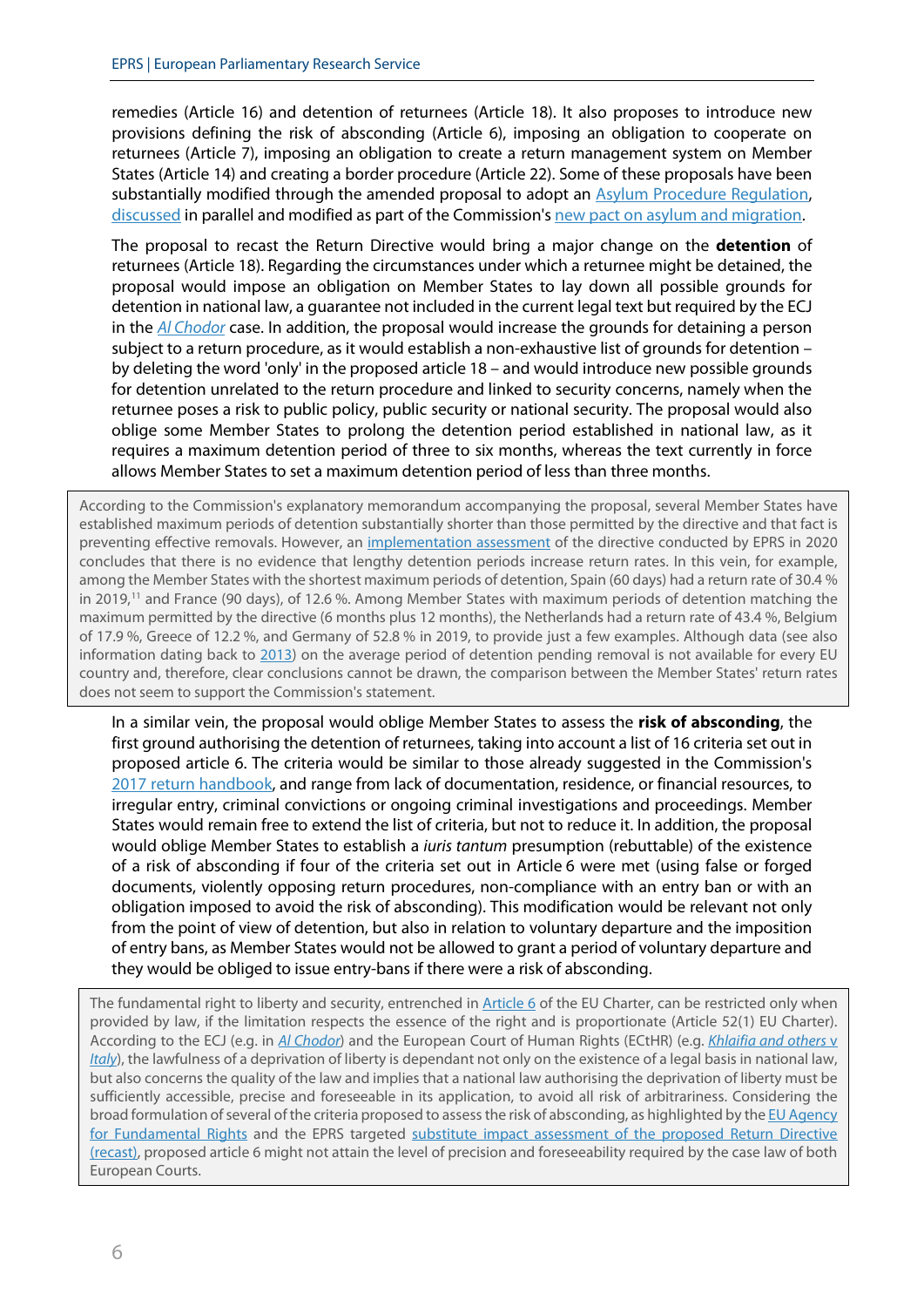The proposal would also introduce several major changes in the area of **voluntary return**. First, Article 14(3) would oblige Member States to establish voluntary return programmes, 'providing logistical, financial and other material or in-kind assistance', for returnees required to have a visa to cross the external border of Member States because of their nationality, as provided for in [Regulation \(EU\) 2018/1806.](https://eur-lex.europa.eu/legal-content/en/TXT/?uri=CELEX:32018R1806) The obligation would not apply to visa-exempt third-country nationals, although Member States seem to remain free to extend their programmes to them. Similarly, Member States would enjoy a wide margin of appreciation to determine the conditions under which a returnee would qualify to benefit from those programmes, as well as to decide on the type of assistance they would provide, as they would not even be obliged to include reintegration support. The granting of such assistance would be subject to the returnee's cooperation during the procedure.

The level of discretion left to Member States in relation to voluntary return programmes is surprising, considering that the Commission has [warned](https://eur-lex.europa.eu/legal-content/EN/TXT/?qid=1553177963695&uri=CELEX:52017DC0200) against disparities in Member States' programmes causing 'assisted-voluntary return shopping', or leading countries of origin to favour returns from Member States with more generous reintegration packages. These consequences may explain why the Commission has already [announced](https://eur-lex.europa.eu/legal-content/EN/TXT/?qid=1601287338054&uri=COM%3A2020%3A609%3AFIN#document2) the adoption of a voluntary return and integration strategy, aiming to develop a common framework for voluntary returns and reintegration.

A second change the proposal would introduce in this area is linked to the **length of the period granted to returnees to voluntarily leave** the territory of Member States. More flexibility would be granted to Member States in relation to this question, as the proposal would impose a maximum period of voluntary departure of 30 days (extendable under some circumstances), but leaves Member States free to determine the minimum period, in contrast with the present requirement imposing a minimum of seven days (Article 9(1)). Thirdly, in contrast to the current provisions allowing Member States to refrain from granting a period of voluntary departure in certain cases, the proposal would impose an obligation not to grant that period when there is a risk of absconding, an application for legal stay has been dismissed as manifestly unfounded or fraudulent, or the person concerned poses a risk to public policy, public security or national security (Article 9(4)).

Commission communications frequently point out the need to prioritise voluntary against forced return as a more humane and cost-effective measure. According to Frontex, voluntary return represented 49 % of effective returns in the EU in [2019](https://frontex.europa.eu/assets/Publications/Risk_Analysis/Risk_Analysis/Annual_Risk_Analysis_2020.pdf) an[d 2018,](https://frontex.europa.eu/assets/Publications/Risk_Analysis/Risk_Analysis/Risk_Analysis_for_2019.pdf) 50 % in [2017](https://frontex.europa.eu/assets/Publications/Risk_Analysis/Risk_Analysis/Risk_Analysis_for_2018.pdf) and 52 % i[n 2016.](https://frontex.europa.eu/assets/Publications/Risk_Analysis/Annual_Risk_Analysis_2017.pdf) However, the legislative changes proposed might lower those figures by allowing Member States to grant shorter voluntary departure periods (less than seven days), and by limiting their ability to grant periods of voluntary departure in certain cases.

The proposal also aims to impose an **obligation to cooperate** on third-country nationals subject to return procedures. Proposed article 7 shapes the content of that obligation, determining that it must include at least a duty: a) to provide all elements necessary to establish and verify identity; b) to provide information on third countries of transit; c) to remain available during the procedure; and d) to request a valid travel document when necessary. Member States remain free to introduce new obligations in their national laws. As for the sanctions in cases of lack of cooperation, Article 6(1)(j) identifies lack of cooperation as one of the criteria possibly leading to the detention of the returnee, but the proposed directive does not provide for other sanctions, granting Member States discretion to establish their own sanctioning regime.

Confidentiality of data provided by asylum-seekers is an essential requirement of asylum procedures and the United Nations High Commissioner for Refugees [\(UNHCR\)](https://www.refworld.org/pdfid/42b9190e4.pdf) has consistently warned against the consequences of sharing information with their countries of origin. As the obligation to cooperate under proposed article 7 would include the obligation to request travel documents from the country of origin, and return decisions would be issued at the same time as decisions rejecting international protection (see article 35a of the proposed [Asylum Procedure Regulation\)](https://www.europarl.europa.eu/RegData/docs_autres_institutions/commission_europeenne/com/2020/0611/COM_COM(2020)0611_EN.pdf), confidentiality might not be respected if the asylum-seeker appeals the decision rejecting their asylum application and a return decision is nevertheless adopted, imposing the obligation to cooperate on the individual concerned.

The proposal, read together with the amended proposal for an Asylum Procedure Regulation, would also introduce relevant changes in relation to **remedies** against return decisions. Article 16(1) of the proposed Recast Return Directive and article 53 of the proposed Asylum Procedure Regulation would compel Member States to provide for judicial review of return decisions and to do it before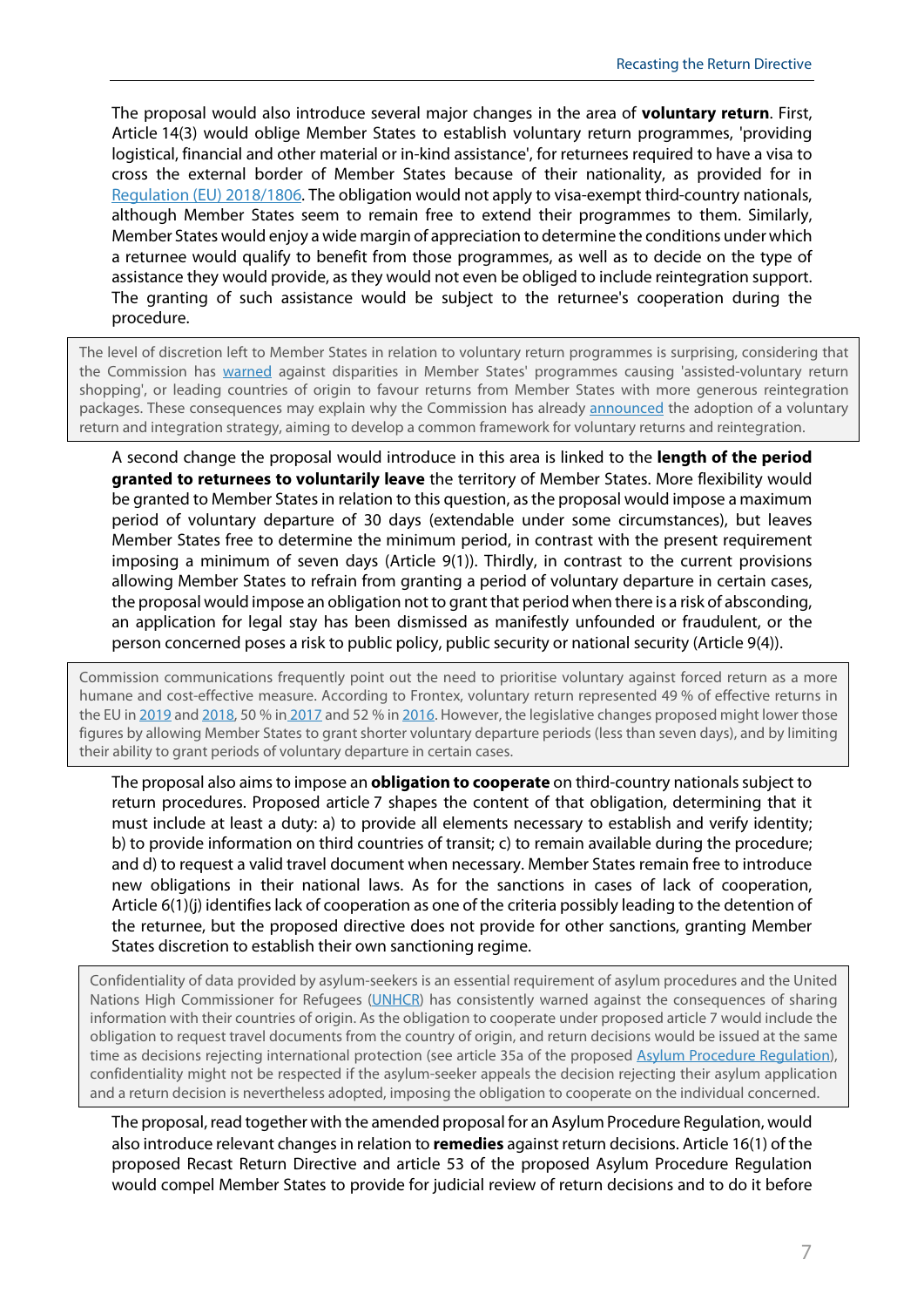the same tribunals and within the same judicial proceedings and time-limits as decisions rejecting an application for international protection, at least when they are adopted together with those decisions. According to article 16(3) of the proposed Recast Return Directive, **automatic suspension of the enforcement of return decisions** would be granted at first appeal if there is a risk of breaching the principle of *non-refoulement*. In any other case (second or subsequent appeals, or 'no risk' cases), suspension would be decided by a competent national judge, with the decision generally taken within 48 hours. If the return decision is taken together with a decision rejecting an application for international protection, Article 54(2) of the proposed Asylum Procedure Regulation also provides for the automatic suspension of the enforcement of the return decision at first appeal except for the cases listed in paragraph 3. In those cases and in subsequent appeals, suspension is not automatic, but can be granted by a competent national judge and the applicant should have a time limit of at least five days to request such a suspension. New rules are also proposed in relation to the **time limits for bringing appeals** against return decisions. Article 16(4) of the proposed Recast Return Directive imposes a general obligation on Member States to establish 'reasonable' time limits. As for return decisions issued together with decisions rejecting an application for international protection, Article 53(7) of the proposed Asylum Procedure Regulation seems to apply, setting a general time limit of between two weeks and two months for bringing the appeal. That time limit can be shortened to one week (at least) for appeals brought against applications for international protection rejected as inadmissible, unfounded or implicitly withdrawn if the circumstances allowing application of the accelerated procedure apply.

The ECJ (e.g. in *[Abdida](http://curia.europa.eu/juris/liste.jsf?oqp=&for=&mat=or&jge=&td=%3BALL&jur=C%2CT%2CF&page=1&dates=&pcs=Oor&lg=&parties=abdida&pro=&nat=or&cit=none%252CC%252CCJ%252CR%252C2008E%252C%252C%252C%252C%252C%252C%252C%252C%252C%252Ctrue%252Cfalse%252Cfalse&language=en&avg=&cid=10928415)*) and the ECtHR (e.g. in *M.S.S.* v *[Belgium and Greece](https://hudoc.echr.coe.int/eng#%7B%22docname%22:%5B%22m.s.s.%22%5D,%22documentcollectionid2%22:%5B%22GRANDCHAMBER%22,%22CHAMBER%22%5D,%22itemid%22:%5B%22001-103050%22%5D%7D)* or *[Hirsi Jamaa and Others](https://hudoc.echr.coe.int/eng#%7B%22appno%22:%5B%2227765/09%22%5D,%22itemid%22:%5B%22001-109231%22%5D%7D)* v *Italy*) have affirmed that the right to an effective remedy requires the automatic suspension of enforcement of a measure authorising removal when there are substantial grounds for believing that the returnee will be exposed to a real risk of ill-treatment, contrary to Article 3 of the European Convention on Human Rights [\(ECHR\)](https://www.echr.coe.int/Documents/Convention_ENG.pdf) or to [Article](https://eur-lex.europa.eu/legal-content/EN/TXT/?uri=CELEX:12016P019) 19 (2) of the EU Charter. As Articles 16 of the proposed Recast Return Directive and 54 of the proposed Asylum Procedure Regulation exclude the automatic suspensive effect of appeals against return decisions in certain cases, the proposals may fall short of the requirements set by those courts.

Another major change proposed by the Commission is the establishment of a **border procedure for carrying out returns** that would apply when the return decision is adopted together with a decision rejecting an application for international protection also adopted under the border procedure (Article 22 of the proposed Recast Return Directive and Articles 41 and 41a of the proposed Asylum Procedure Regulation). According to the proposals, the border procedure for international protection applications would apply only to applicants who have not been authorised to enter and do not fulfil the conditions for entry into the territory of the Member States, provided that the application is made at an external border crossing point or a transit zone, after apprehension in connection with an authorised entry, following disembarkation in the territory of the Member States or following relocation under proposed [Regulation on Asylum and Migration](https://eur-lex.europa.eu/legal-content/EN/TXT/?qid=1601291110635&uri=COM%3A2020%3A610%3AFIN)  [Management.](https://eur-lex.europa.eu/legal-content/EN/TXT/?qid=1601291110635&uri=COM%3A2020%3A610%3AFIN) The procedure would also be generally applied to minors above the age of 12, including unaccompanied minors and their families under certain circumstances. As a general rule, if the border procedure is applied, **applicants for international protection would not be allowed to enter the territory of the Member States**, being kept at or near the external borders or transit zones; their applications would be decided within 12 weeks; and judicial review would be limited to a single level of jurisdiction (Articles 41 and 53(9) of the proposed Asylum Procedure Regulation). If those applications are rejected and the person is subject to a return or a refusal of entry decision, the border procedure would also apply in the return phase, except if the Member State has decided not to apply the Return Directive for those subject to an entry refusal or apprehended in connection with an irregular border crossing at an external border (Article 2(2)(a) of the proposed Recast Return Directive). The proposed border return procedure would allow Member States to keep returnees for an extra period not exceeding 12 weeks in locations at or near the external borders or in transit zones and detain them for the same period of 12 weeks under certain circumstances (Article 41a of the proposed Asylum Procedure Regulation). That detention period will have to be included in the maximum period of detention (6 plus 12 months) allowed by the Return Directive (article 41a (7)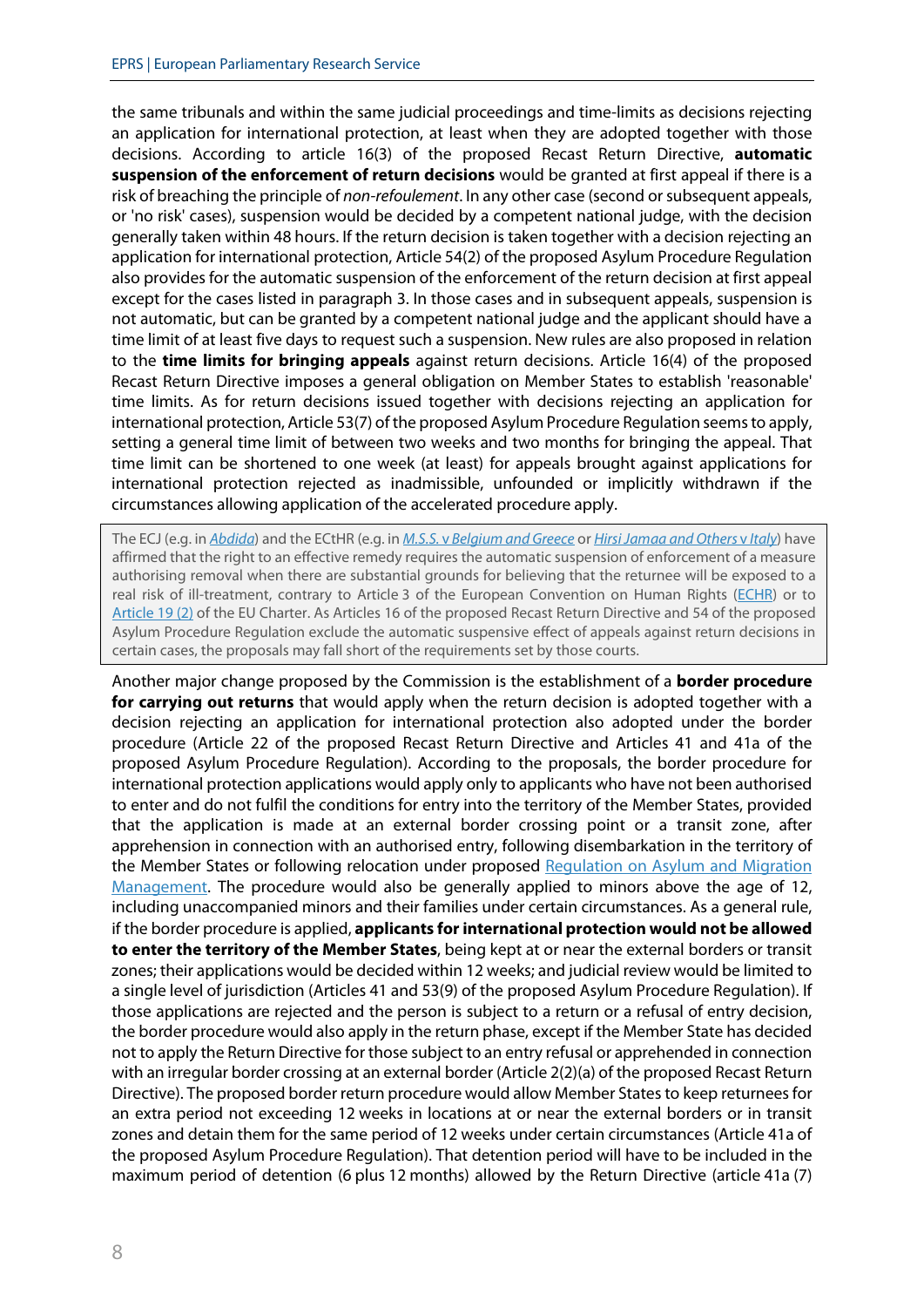proposed Asylum Procedure Regulation). In addition, and departing from the general rules, a maximum period of 15 days for voluntary departure may be granted to returnees when the border procedure applies (Article 41a (4) of the proposed Asylum Procedure Regulation).

According to the ECJ(e.g. *[FMS](http://curia.europa.eu/juris/document/document.jsf?text=&docid=226495&pageIndex=0&doclang=EN&mode=req&dir=&occ=first&part=1&cid=17073966)*) and the ECtHR (e.g. *[Ilias and Ahmed](https://hudoc.echr.coe.int/eng#%7B%22docname%22:%5B%22ilias%22%5D,%22documentcollectionid2%22:%5B%22GRANDCHAMBER%22,%22CHAMBER%22%5D,%22itemid%22:%5B%22001-198760%22%5D%7D)* v *Hungary* or *[Khlaifia and others](https://hudoc.echr.coe.int/eng#%7B%22appno%22:%5B%2216483/12%22%5D,%22itemid%22:%5B%22001-170054%22%5D%7D)* v *Italy*) stays in transit zones or controlled zones near or at the border can be considered a deprivation of liberty depending on the circumstances of the person concerned, and the type, duration, effects and manner of implementation of the measure. If the measure is considered a detention, all the safeguards provided for under Articles 6 of the EU Charter and Article 5 ECHR apply. [12](#page-11-11) In addition, the ECJ(e.g.*[Jawo](http://curia.europa.eu/juris/document/document.jsf?text=M.S.S.&docid=211803&pageIndex=0&doclang=EN&mode=req&dir=&occ=first&part=1&cid=17076193#ctx1)*) and the ECtHR (e.g. *S.D.* v*[Greece](https://hudoc.echr.coe.int/eng#%7B%22docname%22:%5B%22s.d.%22%5D,%22documentcollectionid2%22:%5B%22GRANDCHAMBER%22,%22CHAMBER%22%5D,%22itemid%22:%5B%22001-93034%22%5D%7D)*, or *[Popov](https://hudoc.echr.coe.int/eng#%7B%22appno%22:%5B%2226853/04%22%5D,%22itemid%22:%5B%22001-76341%22%5D%7D)*  v *[France](https://hudoc.echr.coe.int/eng#%7B%22appno%22:%5B%2226853/04%22%5D,%22itemid%22:%5B%22001-76341%22%5D%7D)*) have both developed a consistent case law concerning the conditions of detention or the living conditions of those fully dependent on the national authorities. As those subject to border procedures could be in transit zones or locations in the proximity of the external borders for up to 24 weeks under the current proposals, their stay in those areas would be subject to the requirements indicated by both European courts if it was considered a deprivation of liberty or if the persons affected were completely dependent on national authorities to cover their basic needs as it is often the case in those areas.

Finally, the proposal would introduce changes in relation to **entry bans** (Article 13) and **return management** (Article 14). Whereas entry bans are linked to the adoption of return decisions in the current Return Directive, the proposal would allow Member States to impose an isolated entry ban, not accompanied by a corresponding return decision, if the irregularity of a stay is detected when the third-country national is exiting the territory of a Member State. The adoption of such a measure presupposes the existence of exit checks, and cannot be imposed on a general basis, as it must be proportionate and adopted considering the individual circumstances of the case. Although no other changes are expressly introduced in relation to entry bans, the current directive imposes an obligation on Member States to issue entry bans if no period of voluntary departure is granted. The changes the proposal would introduce in the area of voluntary departure would therefore also have a mirror effect on entry bans. Article 14 would also compel Member States to establish a national return management system compatible with the central system, to be managed by the European Border and Coast Guard Agency, a measure aimed at fostering cooperation among Member States.

## Advisory committees

The European Economic and Social Committee (EESC) delivered an **opinion** on the proposal on the 23 January 2019 (Rapporteur: José Antonio Moreno Díaz (Workers – Group II/Spain). The EESC generally welcomed the stated intention of the proposal, but questioned the effectiveness of the changes, fearing that they could make the situation tougher and more punitive.

## National parliaments

The [deadline](http://www.ipex.eu/IPEXL-WEB/dossier/document/COM20180634.do#dossier-COD20180329) for the submission of reasoned opinions on the grounds of subsidiarity was 12 December 2018. None of the 22 parliamentary chambers from the 19 Member States that [examined](https://oeil.secure.europarl.europa.eu/oeil/popups/ficheprocedure.do?lang=en&reference=2018/0329(OLP)) the proposal raised any objections on the grounds of subsidiarity.

## Stakeholder views

On the **detention regime for returnees**[, Amnesty International,](https://www.amnesty.eu/news/position-paper-the-european-commission-proposal-for-recasting-the-return-directive/) th[e Meijers Committee,](https://www.eerstekamer.nl/eu/documenteu/cm1816_notitie_van_de_commissie/f=/vku0ok9buyq8.pdf) [Statewatch](https://www.statewatch.org/media/1321/deportation-union.pdf) and the European Council of Refugees and Exiles [\(ECRE\)](https://www.ecre.org/wp-content/uploads/2018/11/ECRE-Comments-Commission-Proposal-Return-Directive.pdf) criticise the extension of the grounds for detaining returnees. Amnesty International and ECRE highlight that the inclusion of grounds for detention related to security adds to the criminalisation of irregular migrants and, at the same time, allows Member States to circumvent criminal law safeguards through the use of administrative detention. They criticise the proposed list of criteria determining a **risk of absconding** for being too broad and vague. Against the extension of the maximum period of detention, they point out that there is no evidence of such an extension having a beneficial impact on return rates. The [International Detention Coalition](https://idcoalition.org/news/recast-return-directive-foresees-more-immigration-detention/) adds that immigration detention is an extremely costly policy that hardly ever fulfils its objectives. The [Platform for International Cooperation on Undocumented](https://picum.org/momentum-builds-towards-ending-detention-of-children/)  [Migrants,](https://picum.org/momentum-builds-towards-ending-detention-of-children/) ECRE and Amnesty International all advocate the prohibition of detention of children.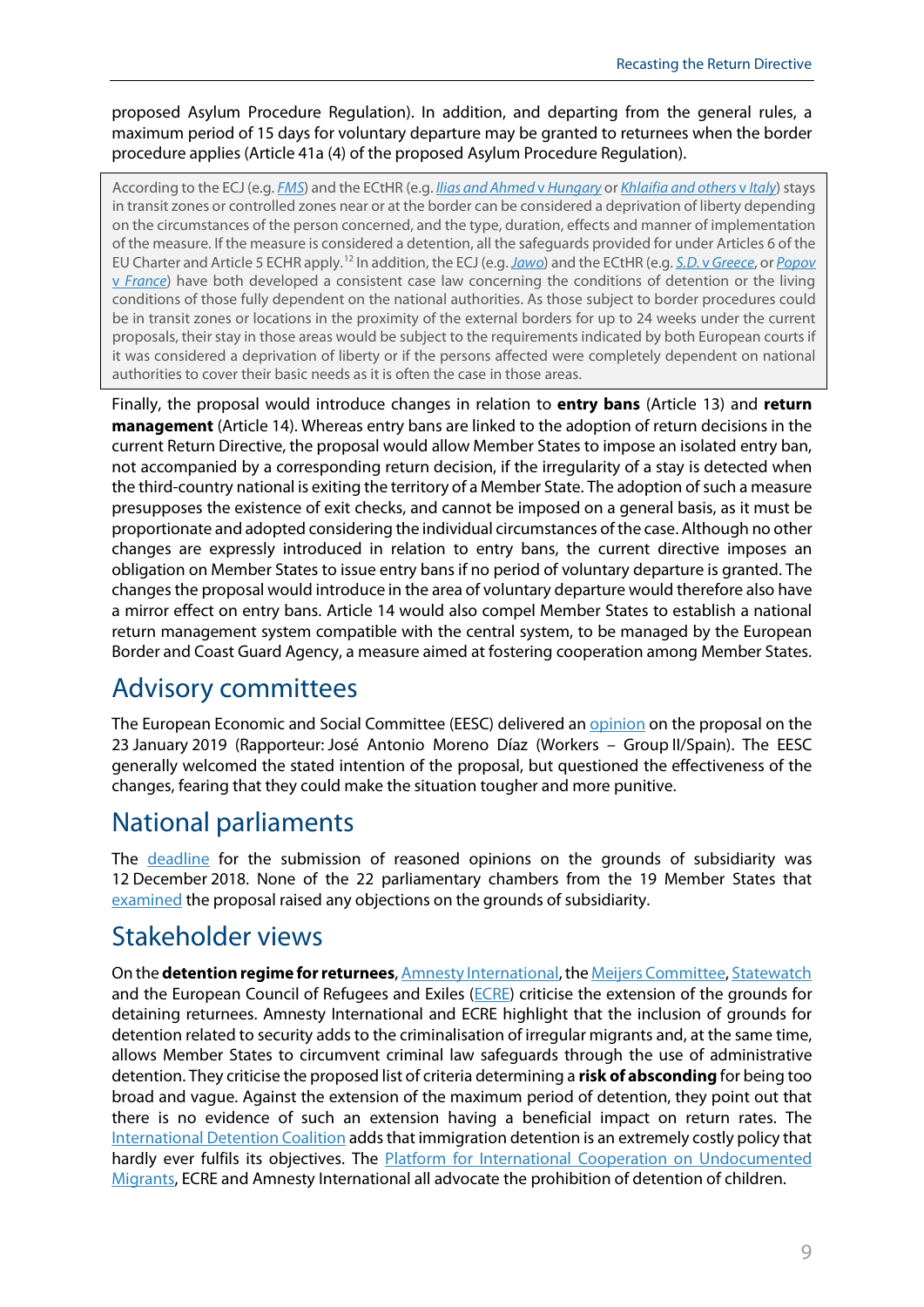ECRE points out that the imposition of an **obligation to cooperate** on returnees might lead to arbitrary decisions, as little detail is provided for national authorities to determine the level of cooperation required of returnees. In addition, ECRE affirms that the obligation to lodge a request to obtain travel documents might undermine asylum seekers' rights, and have disproportionate effects on stateless people who might not be able to provide the information required.

ECRE, Amnesty International, and [a group of religious organisations](https://www.caritas.eu/wordpress/wp-content/uploads/2019/02/190207_Return_comments_faith_based_NGOs.pdf) maintain that the proposal will undermine the primacy of **voluntary return** over forced return, as it will restrict the opportunities for voluntary departure. They therefore suggest extending the period of voluntary departure to a minimum of 30 days, and deleting the provision prohibiting Member States from granting a period of voluntary departure in certain cases. ECRE welcomes the obligation on Member States to create a **national return management system** and **voluntary return programmes**, but rejects the linkage between the cooperative attitude of the returnee and assistance under those programmes, and warns against the collection of returnees' data, especially in exchanges with third countries.

ECRE and Statewatch criticise the proposal for leading to systematic imposition of **entry bans** and focusing specifically on the imposition of entry bans on asylum seekers whose applications have been rejected. According to these organisations, the imposition of entry bans in their cases would have devastating effects on the right to seek asylum, as possible future changes in the country of origin could not be taken into account when imposing the entry-ban. Statewatch, ECRE and Amnesty International also reject the possibility of issuing entry bans when the person is already leaving EU territory: third-country nationals might be unwilling to leave EU territory voluntarily if they know they will be subject to sanctions, leading to a fall in voluntary departures.

Amnesty International welcomes the proposal to compel Member States to provide for **judicial review** of return decisions. However, both Amnesty International and ECRE criticise the proposal for establishing very short time limits for appeal in certain cases, for limiting judicial review to a single instance when the person has already applied for international protection, and for limiting the automatic suspensive effect of appeals in certain cases. Finally, the [Meijers Committee](https://www.commissie-meijers.nl/sites/all/files/cm2014_asylum_procedures_regulation.pdf) is critical of the fact that the **border procedure for returns** does not apply to all asylum seekers whose applications were rejected in a border procedure, whereas [CEPS](https://www.asileproject.eu/wp-content/uploads/2020/09/PI2020-22-New-EU-Pact-on-Migration-and-Asylum.pdf) criticises the procedure for greatly accelerating decisions concerning the right to international protection, establishing a clear link between the EU asylum and return systems, reducing procedural safeguards and providing for possible long and systemic detentions at the borders or in other locations near the external borders.

## Legislative process

#### European Parliament

The Committee for Civil Liberties, Justice and Home Affairs (LIBE) was made responsible for the proposal, while the Committee on Legal Affairs gave an [opinion](http://www.europarl.europa.eu/sides/getDoc.do?type=COMPARL&mode=XML&language=EN&reference=PE632.978) on use of the recast technique. Judith Sargentini (Greens/EFA, The Netherlands) was initially appointed rapporteur at the LIBE committee and he[r draft report](http://www.europarl.europa.eu/sides/getDoc.do?type=COMPARL&mode=XML&language=EN&reference=PE632.950) was published on 16 January 2019. It was not adopted by Parliament during the 2014-2019 term, however. After the 2019 European elections, Parliament [decided](https://www.europarl.europa.eu/doceo/document/PV-9-2019-10-21_EN.html#pvitem_ann_1) to resume work on this proposal [\(Rule 240 of Parliament's Rules of Procedure\)](http://www.europarl.europa.eu/doceo/document/RULES-9-2019-07-02-RULE-240_EN.html) and the LIBE committee appointed a new rapporteur, Tineke Strik (Greens/EFA, The Netherlands), who published her [draft](https://www.europarl.europa.eu/doceo/document/LIBE-PR-648370_EN.pdf)  [report](https://www.europarl.europa.eu/doceo/document/LIBE-PR-648370_EN.pdf) on 21 February 2020. As indicated in the explanatory statement, the draft report is informed by the opinions on the proposal given by the [EU Agency for Fundamental Rights](https://fra.europa.eu/en/opinion/2019/returns-recast) and the European [Data Protection Supervisor,](https://edps.europa.eu/data-protection/our-work/publications/comments/formal-comments-edps-commission-proposal-directive_en) as well as by the [targeted substitute impact assessment](http://www.europarl.europa.eu/RegData/etudes/STUD/2019/631727/EPRS_STU(2019)631727_EN.pdf) of the proposal and th[e implementation assessment](https://www.europarl.europa.eu/RegData/etudes/STUD/2020/642840/EPRS_STU(2020)642840_EN.pdf) of the Return Directive drafted by EPRS.

The draft report proposes 119 amendments, including: a) extending the scope of application to third-country nationals being denied entry into the territory of the Member States under Article 14 of the [Schengen Borders Code;](https://eur-lex.europa.eu/legal-content/EN/TXT/?uri=CELEX%3A02016R0399-20190611) b) excluding informal arrangements on return from the definition of 'return'; c) a revised definition of the risk of absconding; d) the obligation for Member States to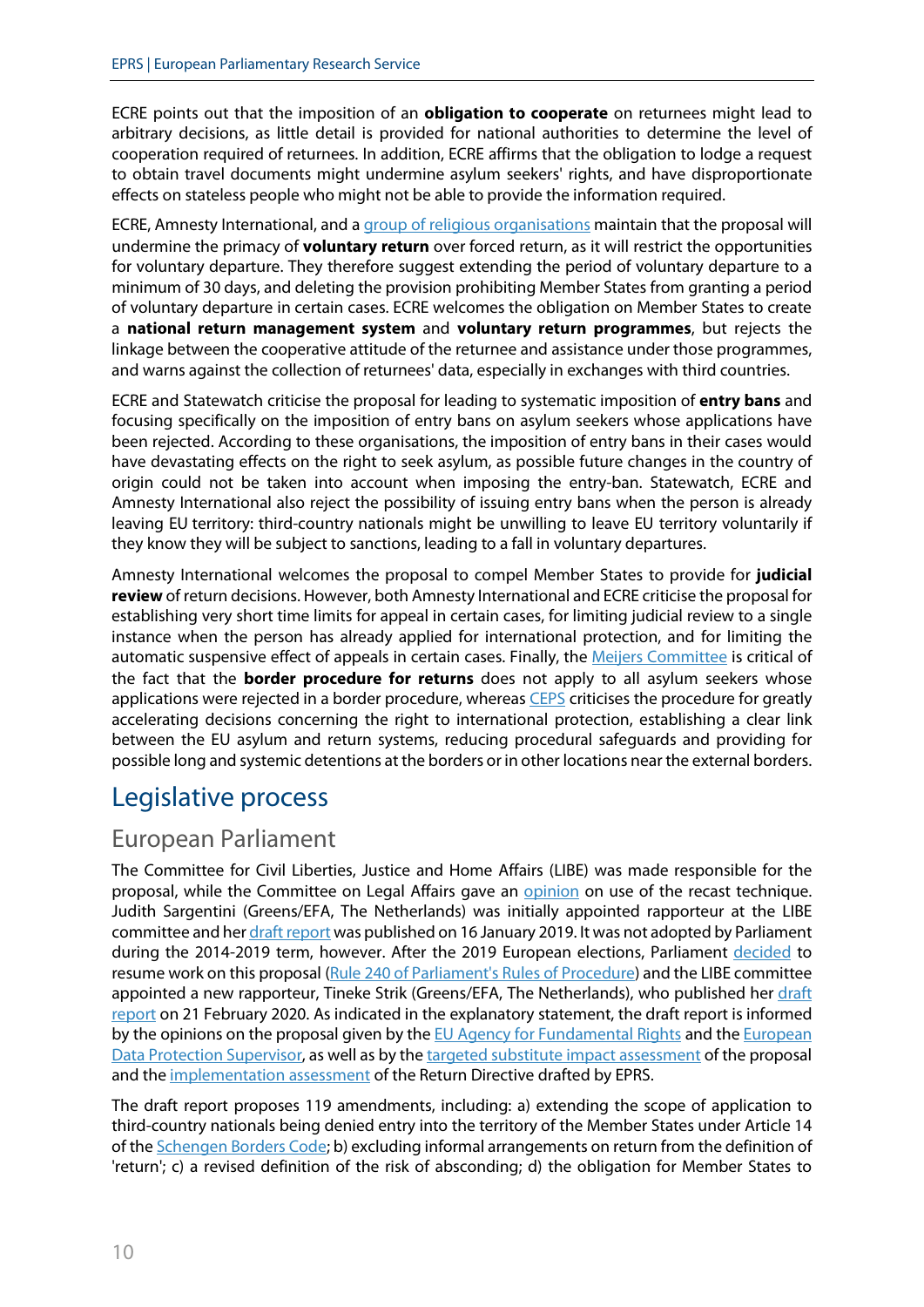provide returnees with information on the return procedure, the return decision and their rights and obligations in a language they understand and the deletion of most of the obligations imposed on returnees in the Commission's proposal; e) the deletion of the obligation imposed on Member States to issue a return decision together with a decision ending a legal stay or denying international protection; f) the extension of the time limit for voluntary departure to 30 days and the limitation of the circumstances under which Member States may refuse to grant that period; g) a provision allowing returnees to return voluntarily at any stage of the procedure; h) the obligation for Member States to create a forced-return monitoring system composed of independent monitors; i) the obligation to carry out an individual best interest assessment in relation to every minor before issuing a return decision, to ensure that return procedures are child-sensitive, to appoint an independent guardian to assist unaccompanied and separated minors and to ensure that they are returned to a first or second-degree relative or a legal guardian and that there is specific support for their reintegration process; j) reduced possibilities for Member States to impose entry-bans; k) an obligation to include reintegration support in national return systems; l) the deletion of the new grounds for detention of returnees proposed by the Commission, the limitation of the detention period of returnees to a maximum of three months (extendable to six in certain circumstances) and a provision indicating that alternatives to detention must always be given preference and detention may be applied only if, after a vulnerability test, it is found not to disproportionately harm the person concerned; m) a general ban on detention of children and families; n) the deletion of the proposed border procedure. The deadline for tabling amendments, originally scheduled for 16 April 2020, was postponed until the 23 September 2020. In total, 754 amendments have been presented and the LIBE committee first considered them at its meeting on 15 October 2020.

#### Council

The Justice and Home Affairs configuration of the Council reached a [partial general approach](https://data.consilium.europa.eu/doc/document/ST-10144-2019-INIT/en/pdf) covering all aspects of the proposal, apart from those relating to the border procedure for returns, during its meeting of 6-7 June 2019. Council agreed on several amendments to the Commission's proposal, among which: a) the possibility to send back returnees not solely to countries of origin or transit but to countries where they have the right to enter and reside or to countries with which there is an EU or bilateral agreement; b) deleting of some of the criteria proposed by the Commission to determine the existence of a risk of absconding and the redefinition of the remaining ones; c) further obligations on returnees, including to provide a reliable address, to appear in person before the competent authorities if required and to provide biometric data if needed to verify identity; d) specific safeguards for children and families in relation to detention and voluntary departure; e) allowing Member States to grant assistance for return and re-integration to returnees who do not cooperate, while compelling them to deny such assistance to those who have already benefited from assistance from a Member State; f) extending the maximum duration of entry-bans from five to ten years; g) strengthened coordination between Member States for the purposes of issuing and implementing return decisions; h) allowing Member States to decide that costs associated with removal and detention of returnees are borne by the returnees themselves, and to link the prior payment of those costs to the possible withdrawal or suspension of an entry ban; and i) allowing Member States to provide for the judicial review of return decisions through different levels of jurisdiction and to decide whether the lodging of an appeal at first instance would have automatic suspensive effects or to grant the power to suspend the enforcement to a judicial authority.

#### EP SUPPORTING ANALYSIS

[The Return Directive 2008/115/EC,](https://www.europarl.europa.eu/RegData/etudes/STUD/2020/642840/EPRS_STU(2020)642840_EN.pdf) European Implementation Assessment, EPRS, European Parliament, June 2020.

[Substitute impact assessment on the](http://www.europarl.europa.eu/RegData/etudes/STUD/2019/631727/EPRS_STU(2019)631727_EN.pdf) proposed Return Directive (recast), EPRS, European Parliament, February 2019.